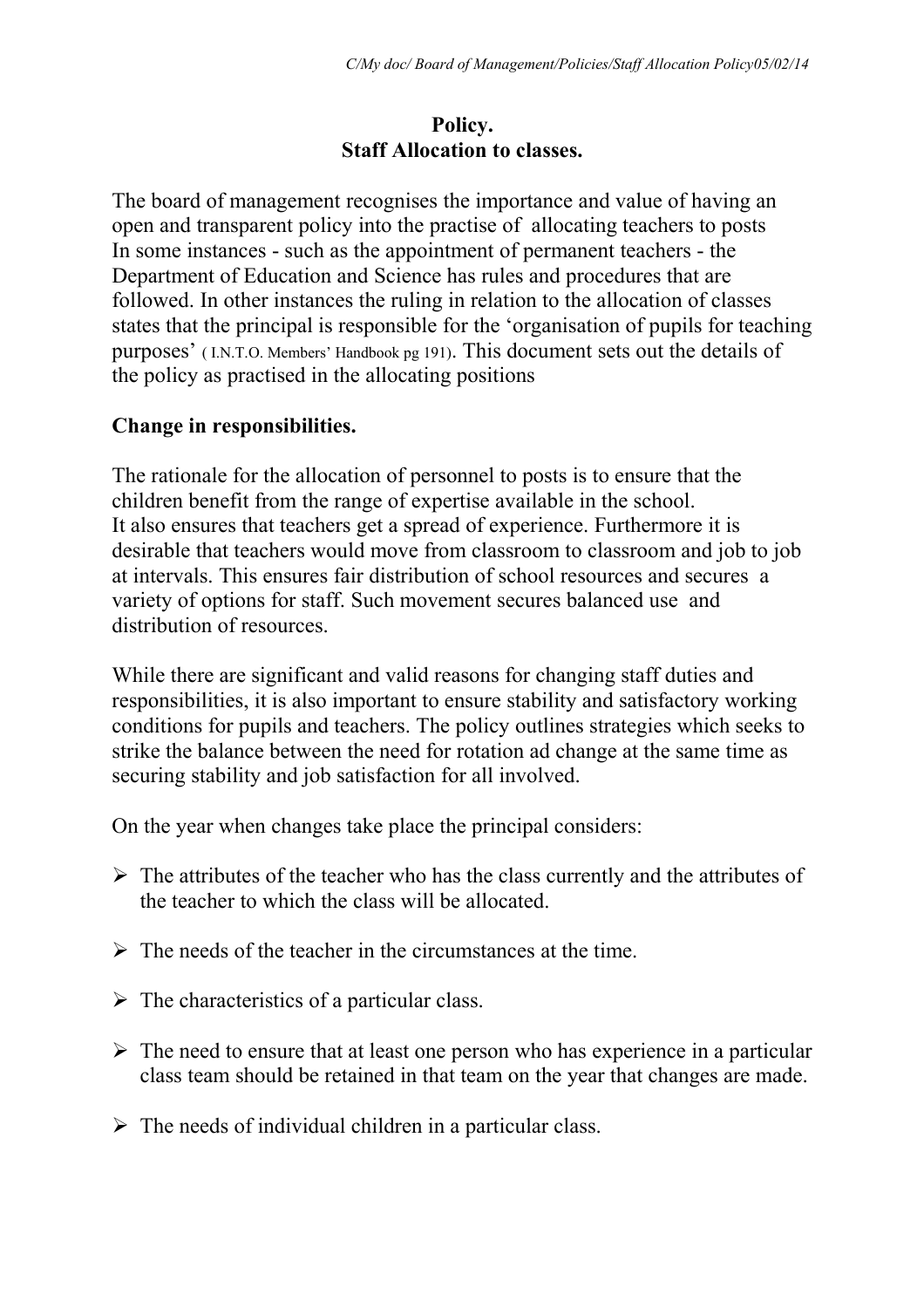#### **Basis for allocations:**

Class teaching posts, non class teaching posts and rooms are reallocated every three years. An option will be given to the person who remains in the team to change the subsequent year after changes are made. The learning support team will be reallocated on the year subsequent to the reorganisation of teams.

## **Allocation of responsibilities.**

During the course of allocations the principal consults closely with the deputy principal. Where the need arises there is close consultation with individual teachers.

Appendix two outlines the list of options for the implementation of this policy discussed by teaching staff at the staff meeting of March  $15<sup>th</sup> 2001$ .

#### **Implementation of change**

The practice for the year when teachers are allocated to classes and rooms are as follows.

- Teachers are asked to fill out a 'Post Allocation' form ( appendix 1 enclosed)
- $\triangleright$  The principal consults with the class teacher about the form.
- $\triangleright$  Priority is given to retaining an experienced person at each particular class level to ensure continuity of planning.
- $\triangleright$  In subsequent years the forms for preferences will be retained and in instances where a teacher's first preference cannot be accommodated then a weighting in favour of that person's first choice will be given in subsequent years.

For example an individual who had to take their third preference in a particular year they will be accommodated with a first or second preference in a subsequent allocation.

 $\triangleright$  In an instance where a teacher is in a position that he/she would like change of responsibility on any given year, then due consideration will be given to accommodating a change for that teacher.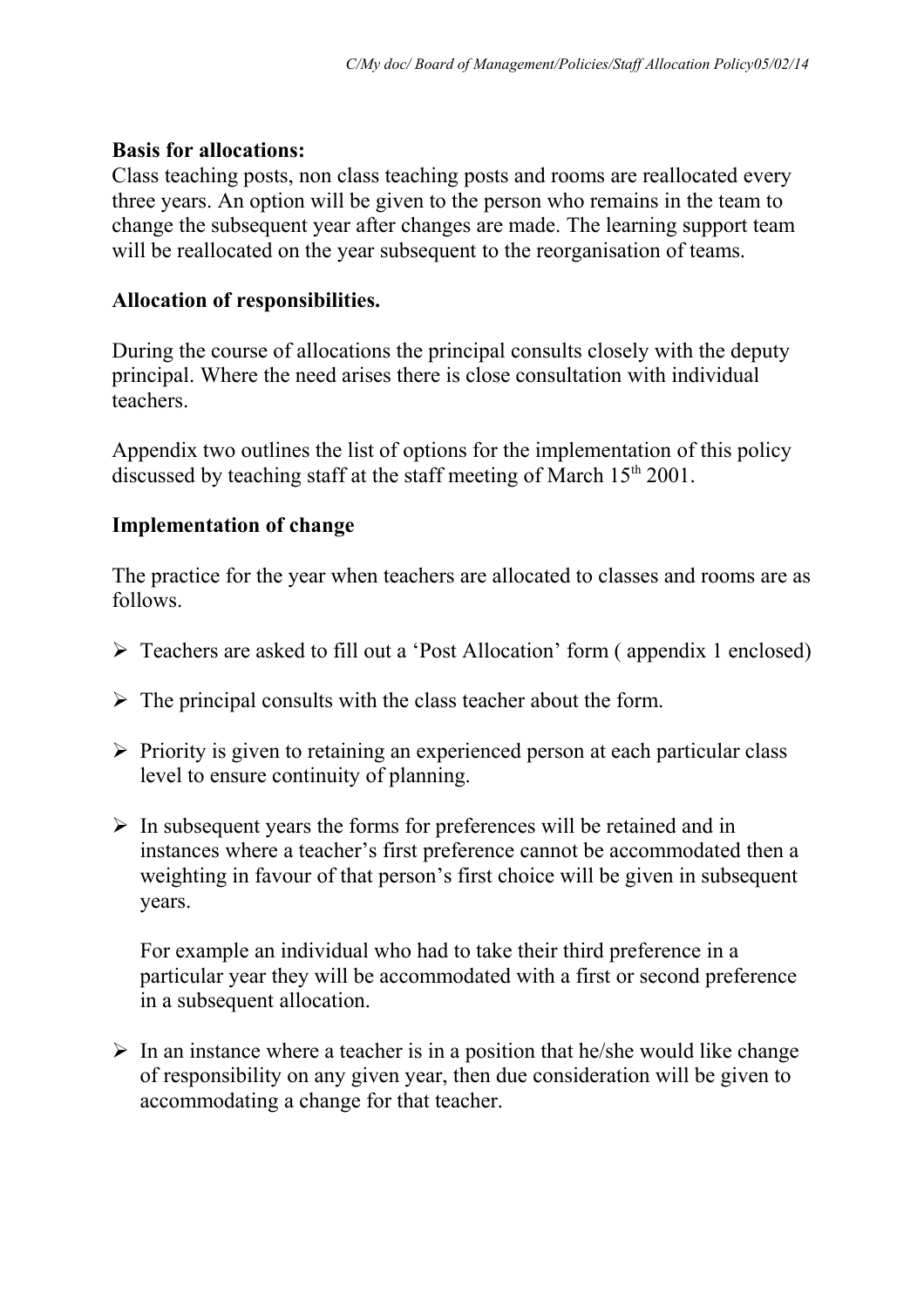|    | <b>Appendix 1. Allocation to teaching posts.</b>                                                                                                        |
|----|---------------------------------------------------------------------------------------------------------------------------------------------------------|
|    | 1. What positions have you taught in over the past six years                                                                                            |
|    | $2005/2008$ $\qquad \qquad \qquad$                                                                                                                      |
|    |                                                                                                                                                         |
|    | 2008/2011                                                                                                                                               |
| 2. | Of the four class levels in the school junior infants, senior infants, first<br>and second rank order your choice as if you were prioritising each one. |
|    | $1st$ $2nd$ $2nd$ $2nd$ $2nd$                                                                                                                           |
|    | $3rd$ . $4th$ $4th$ $4th$ $4th$ $4th$ $4th$ $4th$ $4th$ $4th$ $4th$ $4th$ $4th$ $4th$ $4th$ $4th$ $4th$ $4th$ $4th$ $4th$                               |
|    | 3. If a teaching position arose that does not involve responsibility for<br>teaching a class would you be interested in trying it?                      |
|    |                                                                                                                                                         |
|    | 4. Would you like to discuss class allocations before final decisions are<br>made?                                                                      |
|    | $Yes$ $No$                                                                                                                                              |
|    | 5. Are there any ideas which you have that you would like to see<br>implemented next year?                                                              |
|    |                                                                                                                                                         |
|    |                                                                                                                                                         |
|    |                                                                                                                                                         |
|    |                                                                                                                                                         |
|    | Date $\frac{1}{\sqrt{2\pi}}$                                                                                                                            |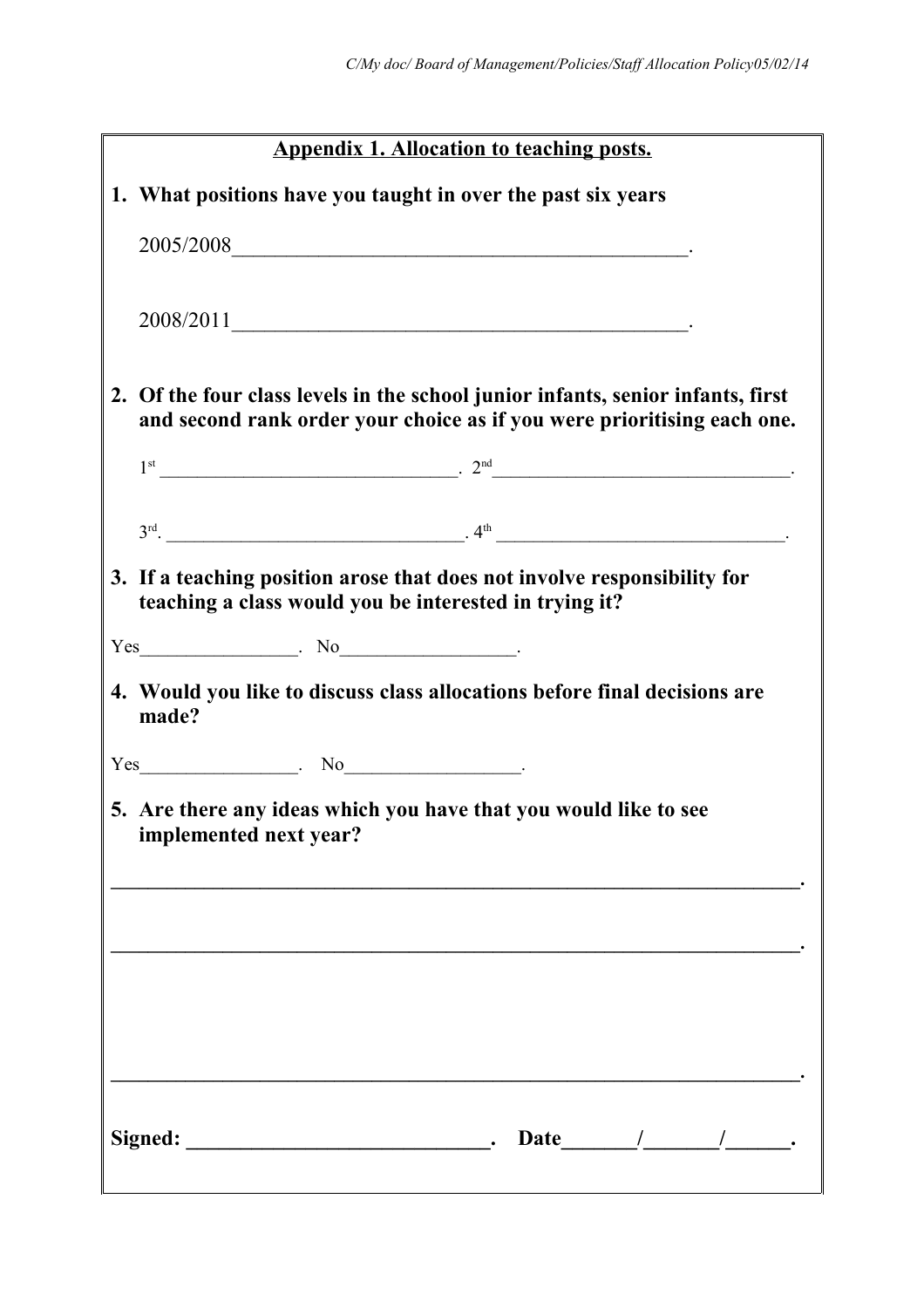|       | <b>Appendix 1. Allocation to classes for Special Needs Assistants.</b>                                                                                     |  |
|-------|------------------------------------------------------------------------------------------------------------------------------------------------------------|--|
|       | 1. What positions have you taught in over the past three years                                                                                             |  |
|       |                                                                                                                                                            |  |
|       |                                                                                                                                                            |  |
|       |                                                                                                                                                            |  |
|       | 2. Of the four class levels in the school junior infants, senior infants, first<br>and second rank order your choice as if you were prioritising each one. |  |
|       | $1st$ $2nd$ $2nd$ $2nd$ $2nd$ $2nd$ $2nd$ $2nd$ $2nd$ $2nd$ $2nd$ $2nd$ $2nd$ $2nd$ $2nd$ $2nd$ $2nd$ $2nd$ $2nd$ $2nd$                                    |  |
|       | $3rd$ . $4th$ $4th$ $4th$ $4th$ $4th$ $4th$ $4th$ $4th$ $4th$ $4th$ $4th$ $4th$ $4th$ $4th$ $4th$ $4th$ $4th$ $4th$ $4th$                                  |  |
| made? | 3. Would you like to discuss class allocations before final decisions are                                                                                  |  |
|       | $Yes$ $No$                                                                                                                                                 |  |
|       | 4. Are there any ideas which you have that you would like to see<br>implemented next year?                                                                 |  |
|       | Date $/$ / / / .                                                                                                                                           |  |